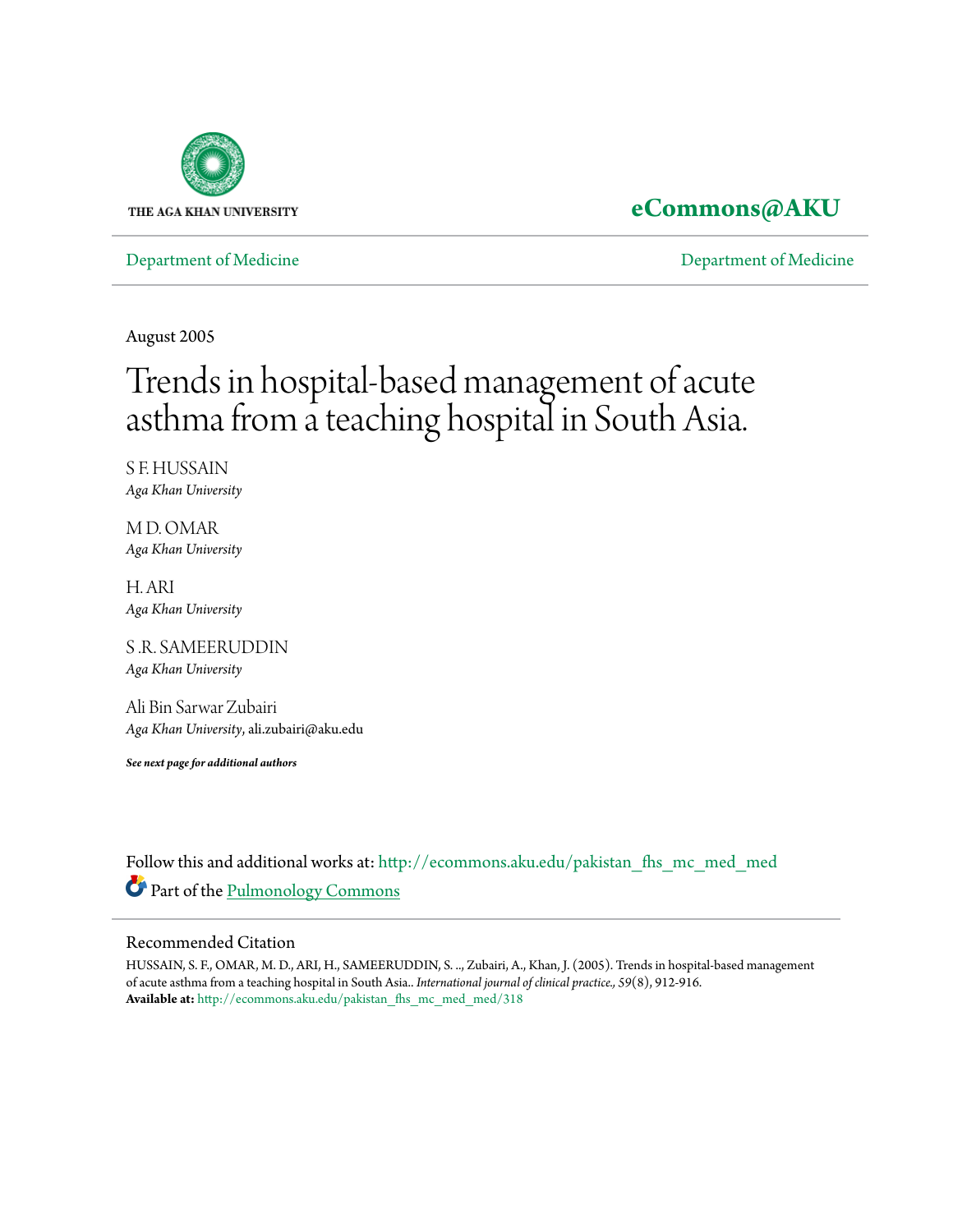## **Authors**

S F. HUSSAIN, M D. OMAR, H. ARI, S .R. SAMEERUDDIN, Ali Bin Sarwar Zubairi, and Javaid Khan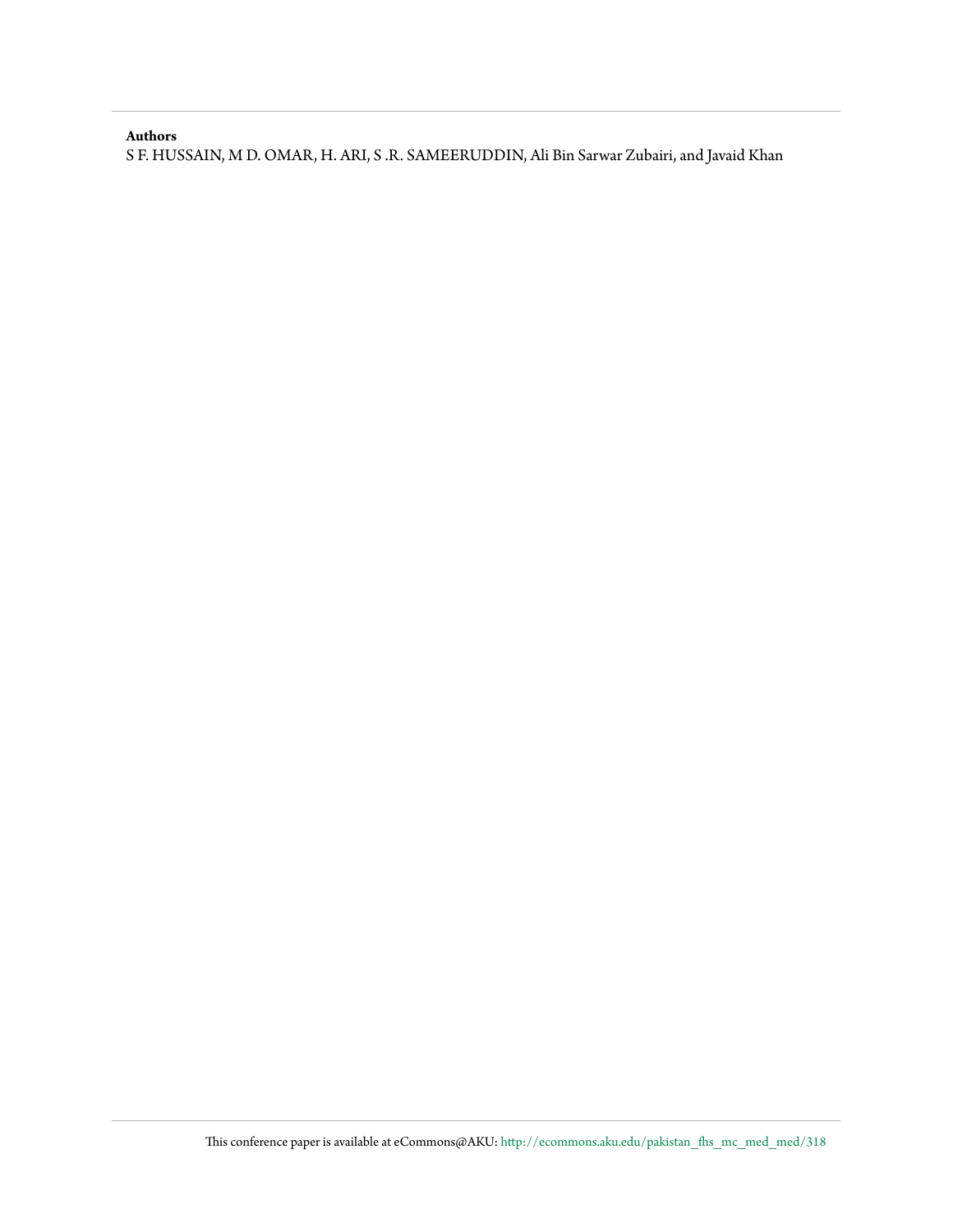# Trends in hospital-based management of acute asthma from a teaching hospital in South Asia

S. F. HUSSAIN, M. D. OMAR, H. ARIF, S. R. SAMEERUDDIN, A. B. S. ZUBAIRI, J. A. KHAN Section of Pulmonary and Critical Care Medicine, Aga Khan University, Karachi, Pakistan

## **SUMMARY**

The aim of this study is to evaluate the hospital-based management of acute asthma in south Asia and to compare practices over a 10-year period. Adult patients ( $n = 102$ ) admitted at a teaching hospital with acute asthma were studied. Documentation of precipitating factors, family history and physical signs were inadequate in more than half of patients. Pulse oximetry was documented in 95 (93%) patients, but peak flow monitoring was performed only in 50 (49%) patients. Ten-year trend showed deterioration in history and physical examination skills, under use of peak flow readings, and poor pre-discharge instructions. Some aspects of improved care included frequent use of pulse oximeter, preference of inhaled over systemic bronchodilators and increased use of systemic steroids. Significant deficiencies were identified in hospital-based management of acute asthma. Most aspects of asthma care continued to fall short of asthma guidelines.

Keywords: Asthma; hospital-based management; trends; Pakistan

2005 Blackwell Publishing Ltd

#### INTRODUCTION

Asthma is a chronic inflammatory disease of the airways. Global Initiative for Asthma Program estimated that approximately 300 million people around the globe suffer from asthma (1). In the ISAAC study, there was a worldwide variation in the prevalence of asthma with 20- to 60-fold difference between various centres (2). Highest prevalence was seen in developed countries, including the UK, Australia and New Zealand. Lowest prevalence was seen in Asian, African and eastern European centres. Asthma prevalence of 8% was recorded among Pakistani children. The incidence of asthma has been rising in many countries and asthma resulted in over 180,000 deaths annually (3). In the US, over 1.8 million visits to the emergency room (ER) were attributed to asthma, costing over \$430 million (4).

In a recent study from Pakistan, it was found that general medical practitioners did not generally follow asthma management guidelines (5). There was serious lack of knowledge about asthma medications coupled with misconceptions about inhaler therapy and dietary factors. Only 35% of doctors prescribed corticosteroids for persistent asthma symptoms and great majority of doctors were not aware of treatment

Correspondence to:

Prof S. Fayyaz Hussain, Section of Pulmonary and Critical Care Medicine, Aga Khan University, PO Box 3500, Stadium Road, Karachi 74800, Pakistan Tel.: + 92 21 4859 4682 Fax: + 92 21 493 4294 Email: fayyaz.hussain@aku.edu; sfh\_pulmonary@yahoo.co.uk

options for persistent symptoms. Similarly, in an audit of hospital management of asthma in Pakistan, performed 10 years ago, several deficiencies were observed. These included deficiencies in assessing severity of asthma, recording of peak flow readings and teaching of inhaler techniques (6).

The aim of this study is to evaluate the hospital-based management of acute asthma in a teaching hospital of South Asia and to compare practices over a 10-year period.

#### METHODS

All adult patients (aged 15 or over) with acute exacerbation of asthma, admitted through ER, between February 2003 and March 2004, were included in the study. Data were collected on demographic and clinical features, prior use of medications and investigations and management in ER. Details of ward management, readmission within 24 h of discharge and mortality were reviewed. Asthma was diagnosed on clinical features (episodic symptoms; recurrent wheeze, cough or dyspnea; associated allergic symptoms and family history, and presence of bilateral wheeze on admission), diminished peak flow readings and absence of other diseases that may mimic asthma (e.g. pulmonary oedema, pneumonia or pneumothorax). Patients who were current smokers or who had an established diagnosis of chronic obstructive pulmonary disease (COPD) were excluded from the study. Only one ex-smoker who had stopped smoking for over 10 years was included in the study.

In 1995 study, adult patients admitted with acute exacerbation of asthma, admitted through ER, between 1991 and 1993, were included. One hundred of 593 patients admitted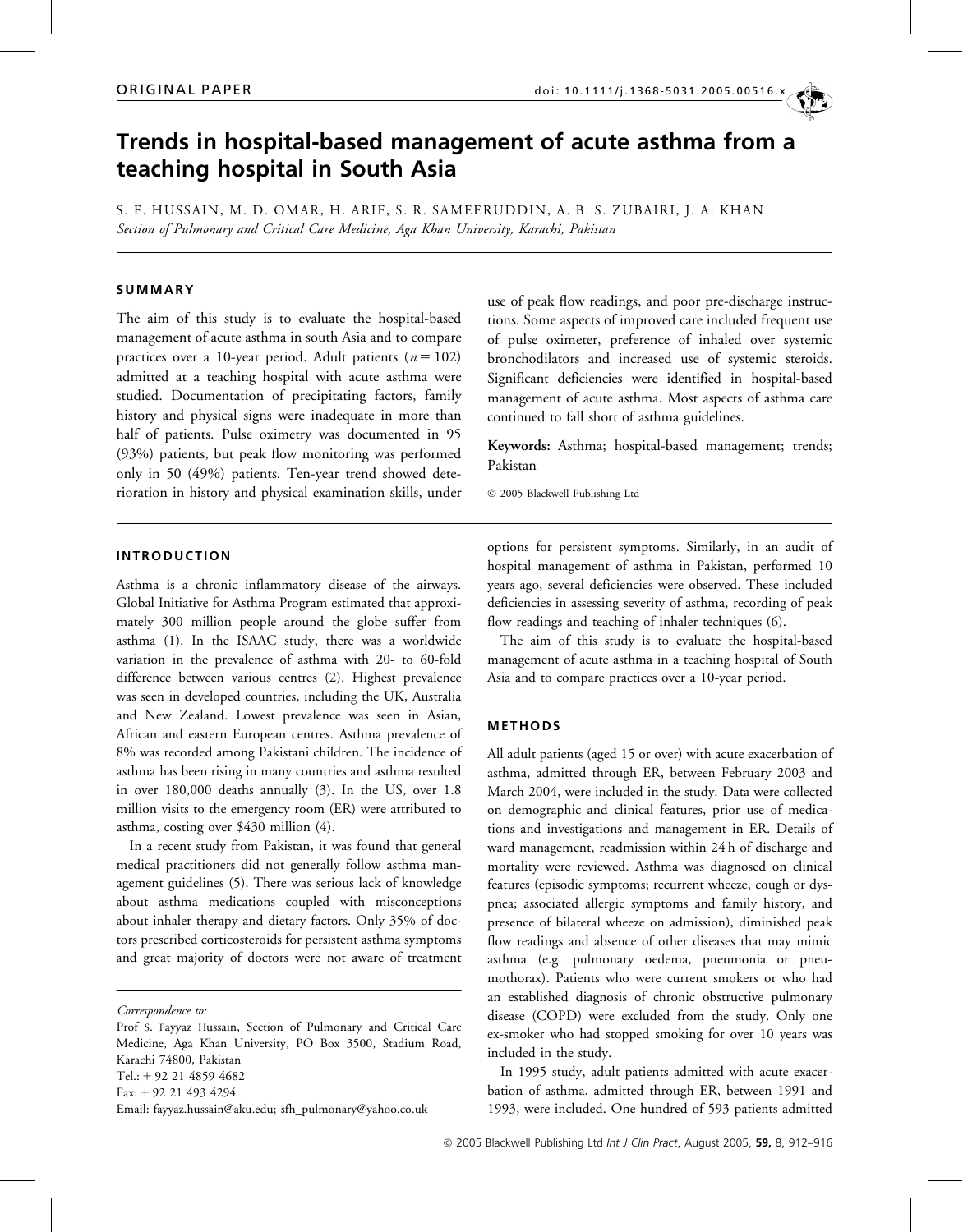during that period were randomly selected for the study. Inclusion and exclusion criteria were similar, and questionnaire was of similar format (documentation of clinical features, ER evaluation and management) allowing us to compare the practices over time.

The statistical package for social science (SPSS) (Release 10.0.5, standard version, copyright © SPSS; 1989-1999) was used for data analysis. The descriptive analysis was performed for demographic and clinical features. Results have been expressed as mean  $\pm$  SD (or range) for continuous variables, and number (percentage) for categorical variables. Difference of the proportion was assessed by using Pearson's  $\chi^2$ test; Fisher exact test was used when expected count was <5; p-value of <0.05 was considered statistically significant. All p-values were two-sided.

## RESULTS

One hundred two patients, with acute exacerbation of asthma, were admitted from the ER during the study period. An additional four patients discharged themselves soon after initial ER treatment and were not included in the study.

Of the 102 patients, 27 (26%) were men and 75 (74%) were women. Their mean age was 53.88 years (range: 17–80), with 76 (75%) patients in the age group of 40–74 years. The mean stay in the ER was 3.84 h (range: 1–8.5) and duration of hospitalization was 3.75 days (range: 1–14). Pre-admission medications were taken by 78 (75%) patients. Of these, 25 (32%) were taking single, 36 (46%) taking two and 17 (22%) taking three or more medications. The trends in pre-admission medications over a 10-year period have been compared in Table 1. There was significant increase in the use of inhaled medications and decline in the use of systemic medications. In the present study, 71 (70%) patients used inhaled therapy before admission, 31 combination of steroids and bronchodilators, 38 bronchodilators only and two steroids only.

The documentation of clinical features and peak expiratory flow rate (PEFR) monitoring has been summarized in Table 2. Precipitating factors and family history were documented in less than half of the patients. Important physical signs, including accessory muscles and inability to speak, were documented in less than a quarter of patients. When the results are compared with the findings in 1995, there was a decline in the documentation of physical signs. PEFR monitoring was performed more often but still documented only on 50 (49%) ER patients and 38 (37%) ward patients.

The salient aspects of investigations and management have been summarized and they have been compared with those of the study performed a decade ago (6) in Table 3. Pulse oximetry was documented in 95 (93%) patients, whereas this facility was not routinely available 10 years ago. This resulted in a significant fall in the number of arterial blood gas (ABG) analyses performed. Chest radiograph continued to be performed on most patients.

In the ER, nebulizers were administered to 94 (92%) patients; 55% receiving salbutamol alone and remaining in combination with ipratropium. All the patients were administered systemic steroids; 72% received intravenously. On the wards, 43 (42%) received oral steroids only, the remaining intravenous followed by oral steroids. Frequencies of use of other medications remained unchanged. Antibiotics were prescribed to 59 (58%) patients; indications were abnormal chest radiograph in 25%, fever in 68%, leucocytosis in 54% and sputum purulence in 47%. Compared to previous study, there was a significant decrease in the use of intravenous theophylline from 68 to 4%. Hypoxaemia was present in 17% of patients. None of the patients required mechanical ventilation and there was no mortality.

Out patient follow-up appointment was given to 95% with a 67% turnover. Readmission rate within 24 h of discharge was 1%. Many aspects of discharge planning were poor including documentation of inhaler technique in only 7%. Similarly, oral steroid was prescribed to 53% but inhaled steroid to only 3% and there was no formal documentation of self-management plan.

#### **DISCUSSION**

This study describes the trends in the management of acute asthma at a teaching hospital in South Asia. Although a number of improvements have been observed, this has occurred at the expense of deterioration in other parameters. History taking was insufficient on a number of important aspects. Similarly, less emphasis was placed on physical signs (e.g. inability to speak, use of accessory muscles and cyanosis),

Table 1 Ten-year trend in the use of pre-admission medications in patients admitted with acute asthma

| Pre-admission medications | 1995 (100 patients) (%) | 2004 (102 Patients) (%) | p-value         |
|---------------------------|-------------------------|-------------------------|-----------------|
| Inhaled bronchodilator    | 31                      | 69                      | < 0.0001        |
| Oral bronchodilator       | 20                      |                         | 0.006           |
| Inhaled steroid           |                         | 33                      | < 0.0001        |
| Systemic steroid          | 21                      |                         | 0.015           |
| Antibiotic                |                         |                         | Not significant |
| Oral theophylline         | 18                      |                         |                 |

© 2005 Blackwell Publishing Ltd Int J Clin Pract, August 2005, 59, 8, 912-916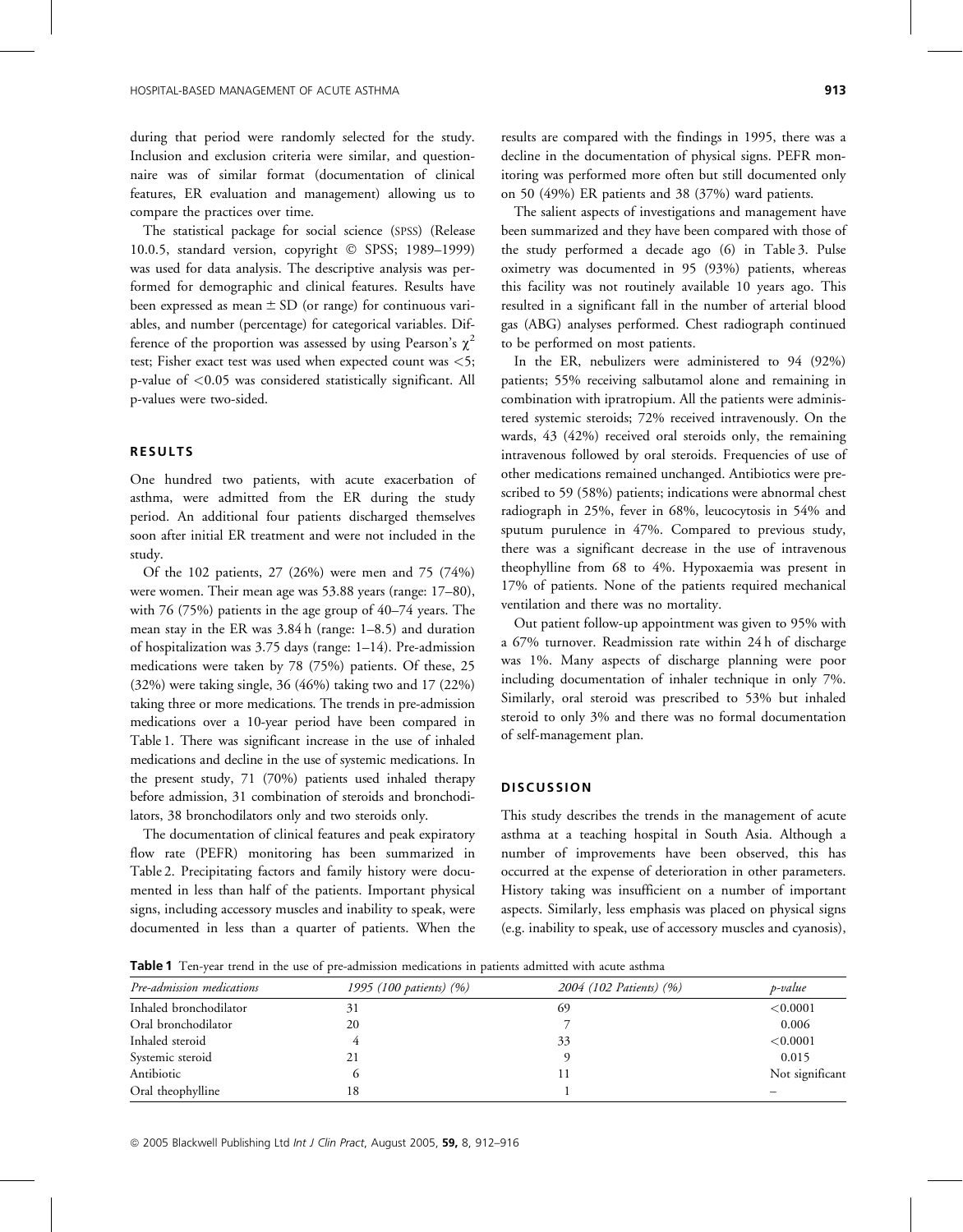|                                   | Documentation |          |                 |  |
|-----------------------------------|---------------|----------|-----------------|--|
|                                   | 1995(%)       | 2004 (%) | p-value         |  |
| History                           |               |          |                 |  |
| Precipitating factor              | 77            | 37       | < 0.001         |  |
| Previous attacks                  | 92            | 81       | 0.027           |  |
| Family history                    | 39            | 40       | Not significant |  |
| Physical signs                    |               |          |                 |  |
| Pulse rate                        | 100           | 98       | Not significant |  |
| Respiratory rate                  | 100           | 97       | Not significant |  |
| Inability to speak                | 60            | 22       | < 0.001         |  |
| Use of accessory muscles          | 59            | 22       | < 0.001         |  |
| Cyanosis                          | 92            | 75       | 0.002           |  |
| Wheeze                            | 100           | 96       | Not significant |  |
| Peak expiratory flow rate         |               |          |                 |  |
| Monitoring in emergency room (ER) | 23            | 49       | < 0.001         |  |
| Monitoring in ward                | 10            | 37       | 0.001           |  |

Table 2 Ten-year trends in the documentation of history, examination and peak expiratory flow rate in patients admitted with acute asthma

which help us in assessing the severity of asthma attack at bedside. When we compare our findings with those of the previous study performed a decade ago (6), the documentation of physical signs had deteriorated over time. Similar results were found in an audit on assessment and management of acute bronchial asthma in the emergency department of a district hospital in Malaysia, which seriously affected their decision of admission and was responsible for a large number of relapses (7).

Ready availability of pulse oximeter in ER had resulted in the monitoring of oxygen saturation in 93% and this was accompanied with a significant decline in the number of ABG analyses. Use of peak flow meter to assess asthma severity had significantly improved with time but still remained low in ER (49%) and on the wards (37%). The discrepancy between the use of pulse oximetry and peak flow rate, despite both being performed by nurses in ER, could be related to the fact that

oximetry was immediately performed on all patients presenting with pulmonary symptoms, but PEFR was only performed once a need to assess asthma was made by the attending doctor or nurse. Similar discrepancy was seen in Chicago asthma surveillance initiative project, where PEFR measurements, while common, were used less frequently than pulse oximetry (8). In Asian countries, several reports have highlighted the low use of PEFR. In Malaysia, PEFR were only documented in 14.5% of ER and 54.8% of ward notes (9). We have observed that none of the general practitioners use peak flow monitoring to assess asthma severity, despite treating patients with asthma exacerbations on a regular basis. This is supported by the findings in recent survey that the prescribing practices of general physicians in Pakistan did not generally conform to the national and international asthma guidelines (5). A number of studies have reported inadequate compliance with international guidelines in countries of Asia

| Table 3 Investigations and treatment in patients admitted with acute asthma |  |  |  |  |
|-----------------------------------------------------------------------------|--|--|--|--|
|                                                                             |  |  |  |  |

|                                   | Documentation |          |                 |  |
|-----------------------------------|---------------|----------|-----------------|--|
|                                   | 1995(%)       | 2004 (%) | P value         |  |
| Investigations                    |               |          |                 |  |
| Pulse oximetry                    |               | 93       |                 |  |
| Arterial blood gas (ABG) analyses | 73            | 46       | < 0.001         |  |
| Chest radiograph                  | 85            | 84       | Not significant |  |
| Treatment                         |               |          |                 |  |
| Nebulized bronchodilators         | 99            | 92       | Not significant |  |
| Intravenous theophylline          | 68            | 4        | < 0.001         |  |
| Systemic steroids                 | 69            | 100      | < 0.001         |  |
| Systemic antibiotics              | 56            | 58       | Not significant |  |
| Pre-discharge management          |               |          |                 |  |
| Inhaler technique reviewed        |               | 7        |                 |  |
| Follow-up appointment given       | 88            | 95       | Not significant |  |

© 2005 Blackwell Publishing Ltd Int J Clin Pract, August 2005, 59, 8, 912–916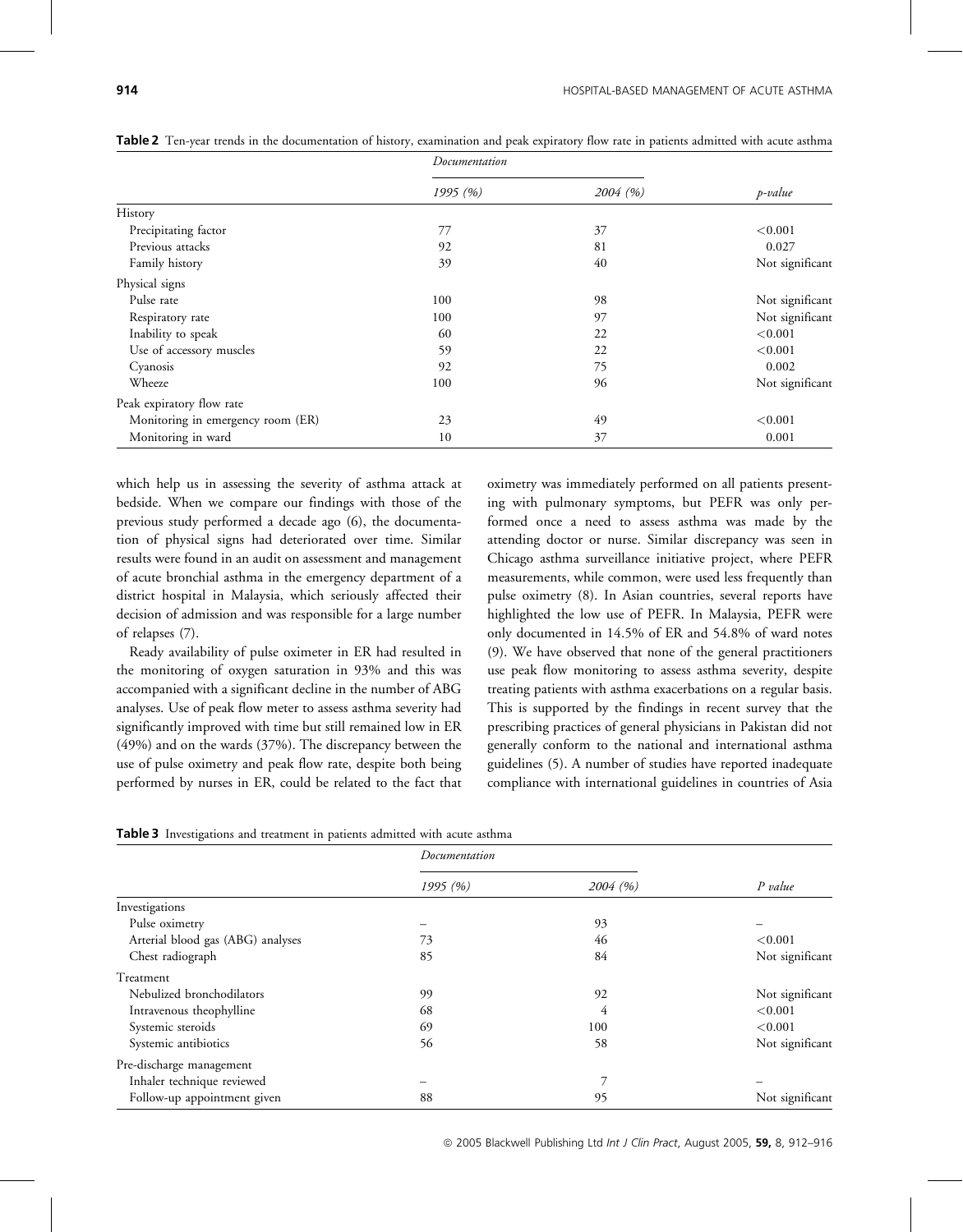Pacific region and Middle East (10,11). In Taiwan, differences in compliance were also observed between various hospitals (district general vs. regional centres) of the same country (12).

Less than 70% of the asthma patients, in our study, were on inhaled bronchodilators and less than a third on inhaled steroids before their asthma attack. Although there was a significant increase in the use of inhaled medications and a decline of oral medications over a 10-year period, there remained a room for improvement. Similar trends were seen in the pattern of drug prescribing in ER. Use of nebulized bronchodilators was seen in over 90% of patients in both studies, but there was a substantial decline in the use of intravenous theophylline and a significant increase in the use of systemic steroids. Antibiotics prescribing remained unchanged and unacceptably high, being used in more than 50% of patients. Overuse of antibiotics in the management of acute asthma has been observed both in the East (11) and in the West (13), but this issue has not been adequately addressed in many recent studies from Asia. In developing countries, where cost is a major concern, overprescribing would lead to more expensive regimen with a greater risk of side-effects.

One area of asthma management, which remained seriously underrecognized, was pre-discharge planning. Although outpatient appointments were given to most patients, inhaler technique was rarely documented before discharge. In a study from Kuwait, there was no documentation of discharge planning (11). In a study from Malaysia, poor discharge planning resulted in frequent readmission (37%) of patients discharged from ER (7). In the Chicago asthma surveillance initiative, a marked decline was seen, between 1996 and 2000, in instructions to inform patients what to do in the event of inability to attend their follow-up appointment (14).

Over a 10-year period, management of acute asthma in South Asia has improved in some aspects, but continues to fall short in many areas. Of particular concern were the declines in history and physical examination skills, underuse of peak flow readings and poor pre-discharge instructions to use asthma medications. Similar conclusions were noted in Chicago Study with improvement in some areas and worsening in others, but most aspects of asthma care continued to fall short of national asthma guidelines (14).

British Thoracic Society (BTS) guidelines are widely used for the management of acute severe asthma (15). Based on suggested items in BTS audit tool, some aspects of asthma care continued to fall short of guidelines. Peak expiratory flow reading assessment was made in only 49% of patients on admission and 37% received serial monitoring on the wards. Oral steroids were prescribed to 53%, but a prescription of inhaled steroid on discharge was given to only 3%. BTS guidelines recommend that, at the time of discharge, patients should be administered both oral and inhaled steroids in

addition to bronchodilators. There was no formal documentation of self-management plan and this aspect needed urgent attention. Those aspects that were conforming to BTS audit tool included measuring ABG in patients with  $SaO<sub>2</sub>$  below 90% (100%), administering systemic steroids in ER (100%) and giving a follow-up appointment (95%).

Continued medical education may help improve the dissemination of guidelines to the physicians, but it was not found to be sufficient in improving ER asthma care (14,16). Development of a multidisciplinary asthma disease management programme in a large medical group practice in an urban area of USA was associated with a marked reduction in the rates of hospitalization and ER usage for asthma, as well as significant improvement in several essential processes of care (17). The disease management intervention included the development of a patient registry, a systematic approach to the assessment of asthma control by using the Asthma Therapy Assessment Questionnaire, case management and physician education. Each hospital should address its management deficiencies, behaviour of doctors and nurses and available resources to deliver cost-effective asthma care according to international guidelines.

In order to improve hospital management of acute asthma, we propose to (i) publish patient education material in local language to be given at the time of discharge; (ii) recruit a practice nurse to implement patient education, teach inhaler technique and document a self-management plan; (iii) organize teaching workshops for doctors and nursing staff; (iv) perform annual audit to monitor progress; (v) to improve deficiencies identified in annual audit.

#### CONCLUSIONS

Significant deficiencies exist in the hospital management of acute asthma in South Asia. Despite some advances over a 10 year period, most areas of assessment and management fall significantly short of international asthma guidelines. Implementation of a multidisciplinary management programme may help us in improving the documentation and management of patients with acute asthma.

#### REFERENCES

- 1 Masoli M, Fabian D, Holt S, Beasley R et al. Global Initiative for Asthma (GINA) Program. The global burden of asthma: executive summary of the GINA Dissemination Committee report. Allergy 2004; 59: 469–78.
- 2 The International Study of Asthma and Allergies in Childhood (ISAAC) Steering Committee. Worldwide variation in prevalence of symptoms of asthma, allergic rhinoconjunctivitis, and atopic eczema: ISAAC. Lancet 1998; 351: 1225–32.
- 3 World Health Organization. Bronchial Asthma. Fact sheet No. 206. (Revised) January 2000.